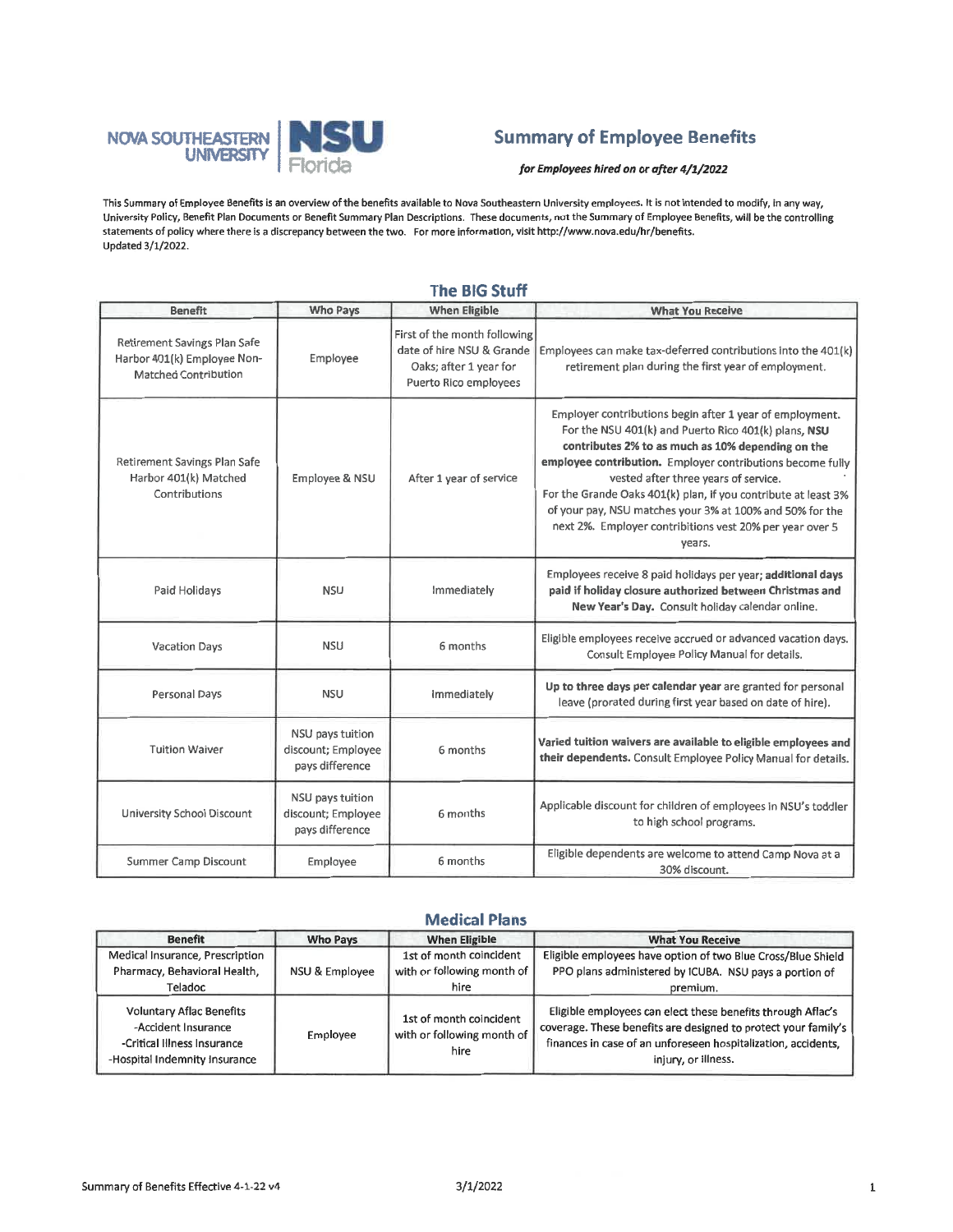## **Medical Plans (continued)**

| <b>Benefit</b>                                         | <b>Who Pays</b> | <b>When Eligible</b>                                                   | <b>What You Receive</b>                                                                                                                                                                                                                    |
|--------------------------------------------------------|-----------------|------------------------------------------------------------------------|--------------------------------------------------------------------------------------------------------------------------------------------------------------------------------------------------------------------------------------------|
| APL Gap Insurance                                      | Employee        | 1st of month coincident<br>with or following month of<br>hire          | Voluntary Gap supplemental healthcare insurance offsets in-<br>patient and certain out-patient medical expenses. Gap<br>Insurance will pay any charges that would normally apply to<br>your deductible and out-of-pocket maximum expenses. |
| Dental Insurance                                       | Employee        | 1st of month coincident<br>with or following month of<br>hire          | Voluntary coverage through 1 DHMO and 2 PPO offerings.                                                                                                                                                                                     |
| <b>Vision Insurance</b>                                | Employee        | 1st of month coincident<br>with or following month of<br>hire          | Voluntary vision program offering exams, discounts on frames,<br>lenses and contact lenses for employees and dependents.                                                                                                                   |
| <b>Health Reimbursement Account</b><br>(HRA)           | <b>NSU</b>      | End of the month following<br>enrollment into an ICUBA<br>medical plan | Account funded monthly for employees to use to pay for<br>unreimbursed medical expenses.                                                                                                                                                   |
| <b>Healthcare Flexible Spending</b><br>Account (HCFSA) | Employee        | 1st of month coincident<br>with or following month of<br>hire          | Pre-tax deductions that can be used to pay for eligible medical<br>expenses.                                                                                                                                                               |
| Dependent Care Flexible Spending<br>Account (DCFSA)    | Employee        | 1st of month coincident<br>with or following month of<br>hire          | Pre-tax deductions that can be used to pay for dependents'<br>eligible expenses.                                                                                                                                                           |

## **Wellness Programs**

| <b>Benefit</b>         | <b>Who Pays</b> | <b>When Eligible</b>                                          | <b>What You Receive</b>                                                                                                                                                                                                                                                                                                        |
|------------------------|-----------------|---------------------------------------------------------------|--------------------------------------------------------------------------------------------------------------------------------------------------------------------------------------------------------------------------------------------------------------------------------------------------------------------------------|
| <b>Rally Rewards</b>   | <b>NSU</b>      | 1st of month coincident<br>with or following month of<br>hire | Rally is a digital health engagement experience that will help<br>individuals stay engaged in improving their health and<br>wellbeing while incentivizing them for healthy activities along<br>the way. Earn up to \$380 in incentives annually. The Rally<br>benefit is included with your election in an ICUBA medical plan. |
| NSU RecPlex Membership | Employee        | Immediately                                                   | Convenient main-campus access to world class gym facilities.<br>classes and pool.                                                                                                                                                                                                                                              |

#### **Access to NSU Clinics**

| <b>Benefit</b>             | <b>Who Pays</b> | <b>When Eligible</b> | <b>What You Receive</b>                                                                                                                                                                          |
|----------------------------|-----------------|----------------------|--------------------------------------------------------------------------------------------------------------------------------------------------------------------------------------------------|
| <b>NSU Clinic Pharmacy</b> | NSU/Employee    | Immediately          | Convenient, on-site pharmacy is available for families<br>for dispensing of prescriptions at a reasonable cost.<br>Generics dispensed for free to employees covered by an<br>ICUBA medical plan. |
| <b>NSU Health Clinics</b>  | Employee        | Immediately          | Convenient access to all of the health care services that NSU<br>Health offers including dental, medical, optometry, mental<br>health, rehab, audiology, and speech/language.                    |

#### **Employee Assistance**

| <b>Benefit</b>                                                     | <b>Who Pays</b> | <b>When Eligible</b> | <b>What You Receive</b>                                                                                                                                |
|--------------------------------------------------------------------|-----------------|----------------------|--------------------------------------------------------------------------------------------------------------------------------------------------------|
| <b>Employee Assistance Program</b><br>(EAP) - Resources for Living | NSU             | Immediately          | Employees can receive up to 6 in-person counseling sessions for<br>emotional wellbeing support, daily life assistance, and financial<br>consultations. |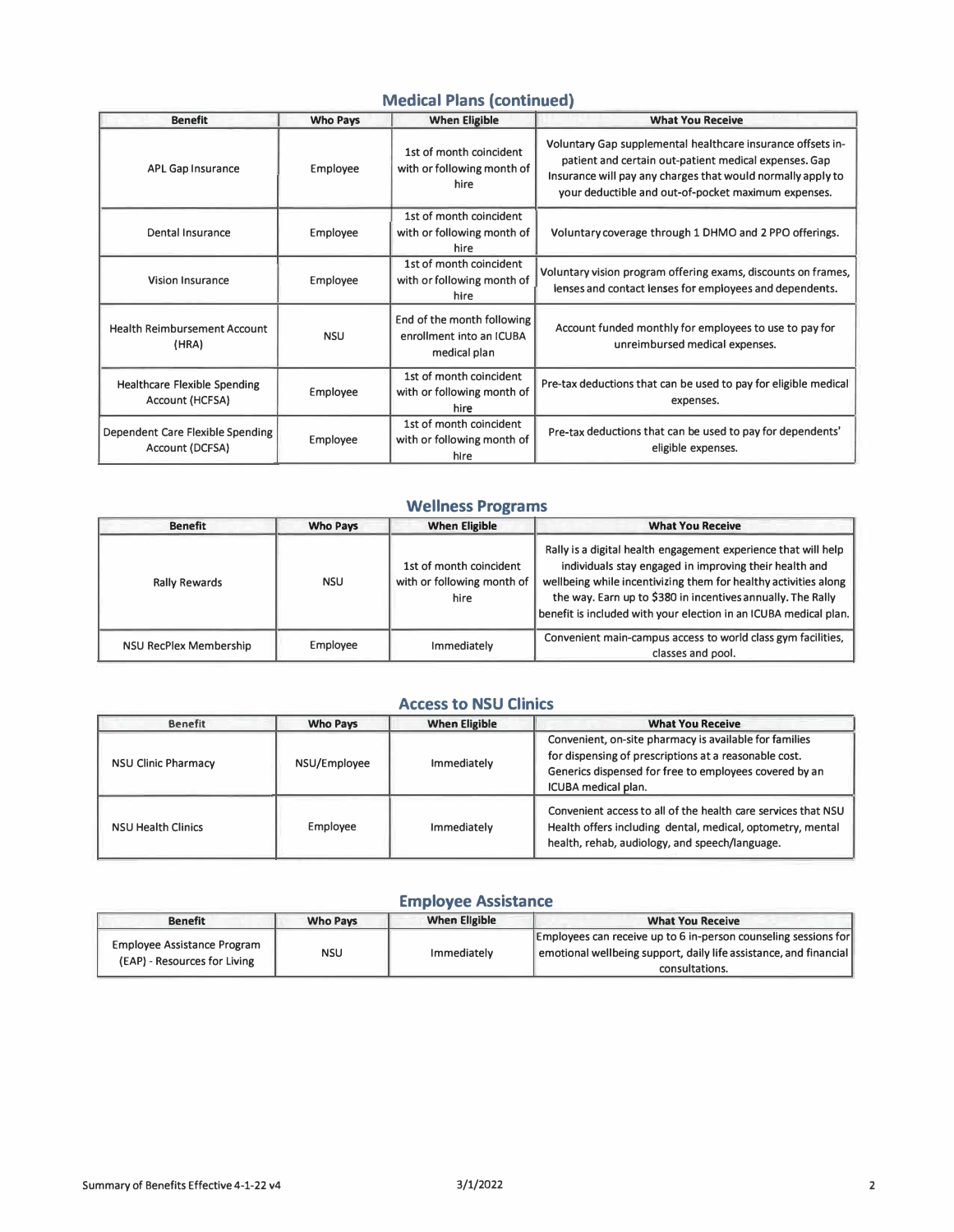## **Reitrement Savings Plans**

| <b>Benefit</b>                                                                             | <b>Who Pays</b> | <b>When Eligible</b>                                                                                         | <b>What You Receive</b>                                                                                                                                                                                                                                                                                                                                                                                                                                                         |
|--------------------------------------------------------------------------------------------|-----------------|--------------------------------------------------------------------------------------------------------------|---------------------------------------------------------------------------------------------------------------------------------------------------------------------------------------------------------------------------------------------------------------------------------------------------------------------------------------------------------------------------------------------------------------------------------------------------------------------------------|
| Retirement Savings Plan Safe<br>Harbor 401(k) Employee Non-<br><b>Matched Contribution</b> | Employee        | First of the month following<br>date of hire NSU & Grande<br>Oaks; after 1 year for<br>Puerto Rico employees | Employees are able to make tax-deferred contributions into the<br>401(k) retirement plan during the first year of employment.                                                                                                                                                                                                                                                                                                                                                   |
| Retirement Savings Plan Safe<br>Harbor 401(k) Matched<br>Contributions                     | Employee & NSU  | After 1 year of service                                                                                      | Employer contributions begin after 1 year of employment.<br>For the NSU 401(k) and Puerto Rico 401(k) plans, NSU<br>contributes 2% to as much as 10% depending on the<br>employee contribution. Employer contributions become fully<br>vested after three years of service.<br>For the Grande Oaks 401(k) plan, if you contribute at least 3%<br>of your pay, NSU matches your 3% at 100% and 50% for the<br>next 2%. Employer contribitions vest 20% per year over 5<br>years. |
| NSU 457(b) Savings Plan                                                                    | Employee        | After 1 year of service                                                                                      | Tax-deferred savings plan for highly compensated employees<br>that exceed the 401(k) contribution limits. Deferrals do not<br>qualify for matching employer contributions, but eligible<br>employees can contribute on a pre-tax basis.                                                                                                                                                                                                                                         |
| Retirement Financial Plan Advising                                                         | <b>NSU</b>      | Immediately                                                                                                  | Free access to advisors and educational opportunities are<br>available through our Retirement Plan administrators (TIAA<br>and/or AIG/VALIC) and independent advisors at CapTrust.                                                                                                                                                                                                                                                                                              |

### **Income Protection Plans**

| <b>Benefit</b>                                   | Who Pays   | <b>When Eligible</b> | <b>What You Receive</b>                                                                                                                                                                                           |
|--------------------------------------------------|------------|----------------------|-------------------------------------------------------------------------------------------------------------------------------------------------------------------------------------------------------------------|
| Basic Group Term Life Insurance                  | <b>NSU</b> | 90 days              | One times base annual salary up to \$350,000 for full-time<br>benefits-eligible employees. Age reductions apply at ages 65<br>and 70.                                                                             |
| Basic Accidental Death &<br>Dismemberment (AD&D) | <b>NSU</b> | 90 days              | Coverage for one times base annual salary for accidental death;<br>dismemberment coverage is a percentage of eligible<br>employee's annual salary. Age reductions apply at ages 65 and<br>70.                     |
| Optional Group Term Life<br>Insurance            | Employee   | 90 days              | Voluntary life insurance. Guaranteed issue, term life options<br>available to eligible employees and their dependents. Age<br>reductions apply at ages 65 and 70.                                                 |
| Short-Term Disability                            | <b>NSU</b> | 90 days              | Income replaced at 60% following 7 calendar day waiting period<br>and exhaustion of accrued time before program benefits begin.                                                                                   |
| Long-Term Disability                             | <b>NSU</b> | 90 days              | Income replaced at 60% of monthly salary after 180 days of<br>total disability for covered employees.                                                                                                             |
| <b>Travel Insurance</b>                          | <b>NSU</b> | 90 days              | Life Insurance coverage up to \$500,000 while traveling on<br>business for the University. Employee spouse<br>coverage carried up to \$200,000 for death while traveling with<br>employee on University business. |
| Worker's Compensation                            | <b>NSU</b> | Immediately          | Medical expenses and income replacement for an on-the-job<br>injury or illness.                                                                                                                                   |